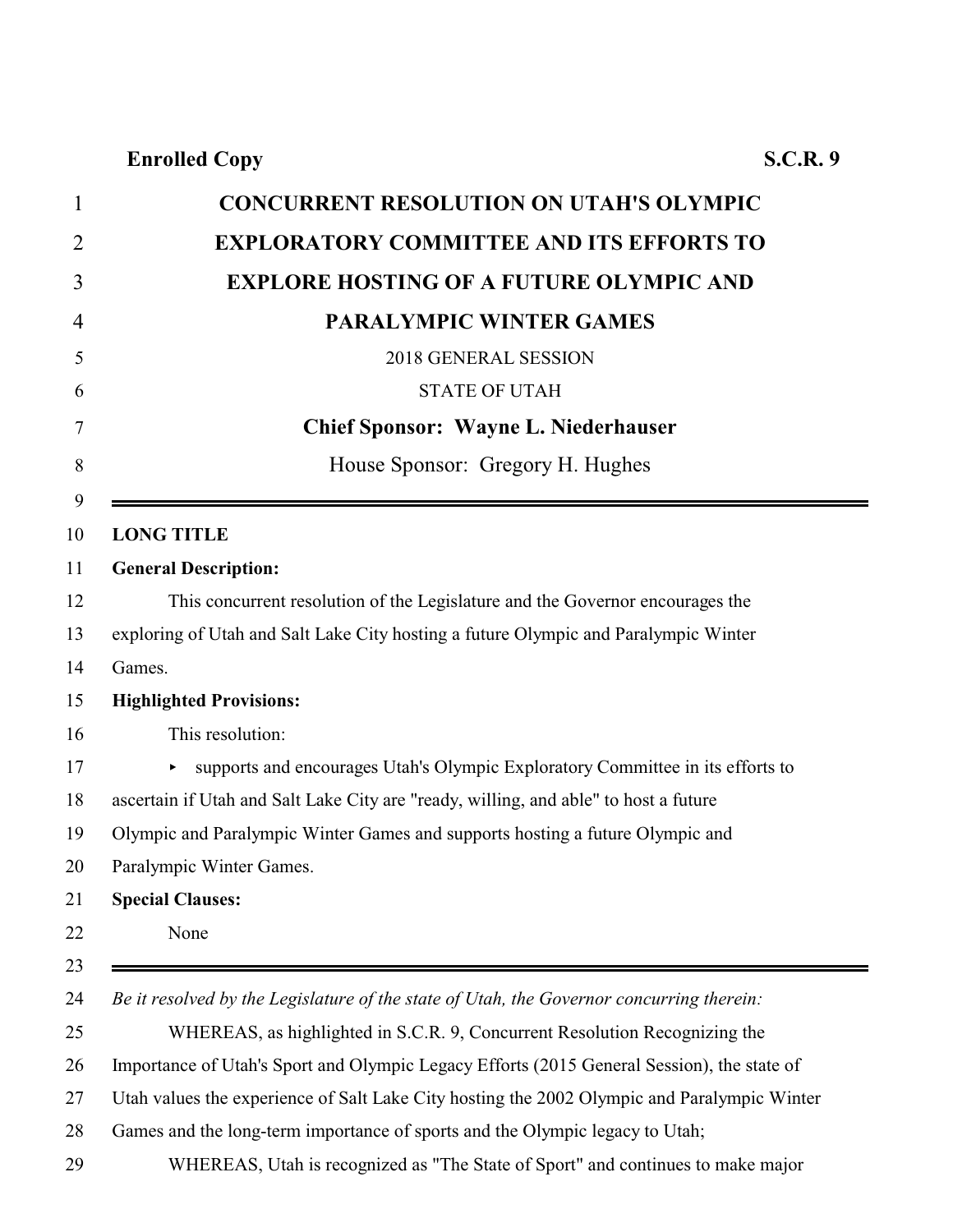## **S.C.R. 9 Enrolled Copy**

| 30 | investments in sports with the Utah Sports Commission, the Utah Olympic Legacy Foundation,        |
|----|---------------------------------------------------------------------------------------------------|
| 31 | along with many other key partners who are helping drive Utah's Olympic legacy and sports         |
| 32 | activities by hosting hundreds of major Olympic and non-Olympic sporting events, training,        |
| 33 | and other activities at world-class venues since the 2002 Games;                                  |
| 34 | WHEREAS, Utah continues to actively partner with and support the mission and                      |
| 35 | charter of the United States Olympic Committee, the International Olympic Committee, and          |
| 36 | many other partners who are helping Utah enhance its sport and Olympic legacy;                    |
| 37 | WHEREAS, because of Utah's and Salt Lake City's excellence in hosting the 2002                    |
| 38 | Games and the hosting of many major national and international sporting events since 2002,        |
| 39 | extraordinary sport and institutional knowledge exist in Utah;                                    |
| 40 | WHEREAS, Utah continues to use and leverage significant 2002 Games infrastructure                 |
| 41 | and other infrastructure and assets, including sports, athletic, training, venues, transportation |
| 42 | improvements, sustainability and green initiatives, and other key related strategic activities;   |
| 43 | WHEREAS, due to the high level of Utah's Olympic legacy and ongoing sports efforts,               |
| 44 | venues, and institutional knowledge, Utah and Salt Lake City are favorably positioned to host     |
| 45 | another Olympic and Paralympic Winter Games and can say with confidence that they are             |
| 46 | "ready, willing, and able" to host the Olympic and Paralympic Winter Games again and to           |
| 47 | warmly welcome back the world; and                                                                |
| 48 | WHEREAS, an exploratory committee was formed October 17, 2017, by Utah's public                   |
| 49 | leaders, to begin the process of carefully examining hosting the 2026 or 2030 Olympic and         |
| 50 | Paralympic Winter Games:                                                                          |
| 51 | NOW, THEREFORE, BE IT RESOLVED that the Legislature of the state of Utah, the                     |
| 52 | Governor concurring therein, supports and encourages the Olympic Exploratory Committee in         |
| 53 | the committee's hard work to determine whether Salt Lake City and Utah can host a future          |
| 54 | Olympic and Paralympic Winter Games on budget and can conduct excellent Games.                    |
| 55 | BE IT FURTHER RESOLVED that the Legislature and Governor strongly support                         |
| 56 | Utah's and Salt Lake City's hosting of a 2026 or 2030 Olympic and Paralympic Winter Games         |
| 57 | should the opportunity present itself to bid again.                                               |